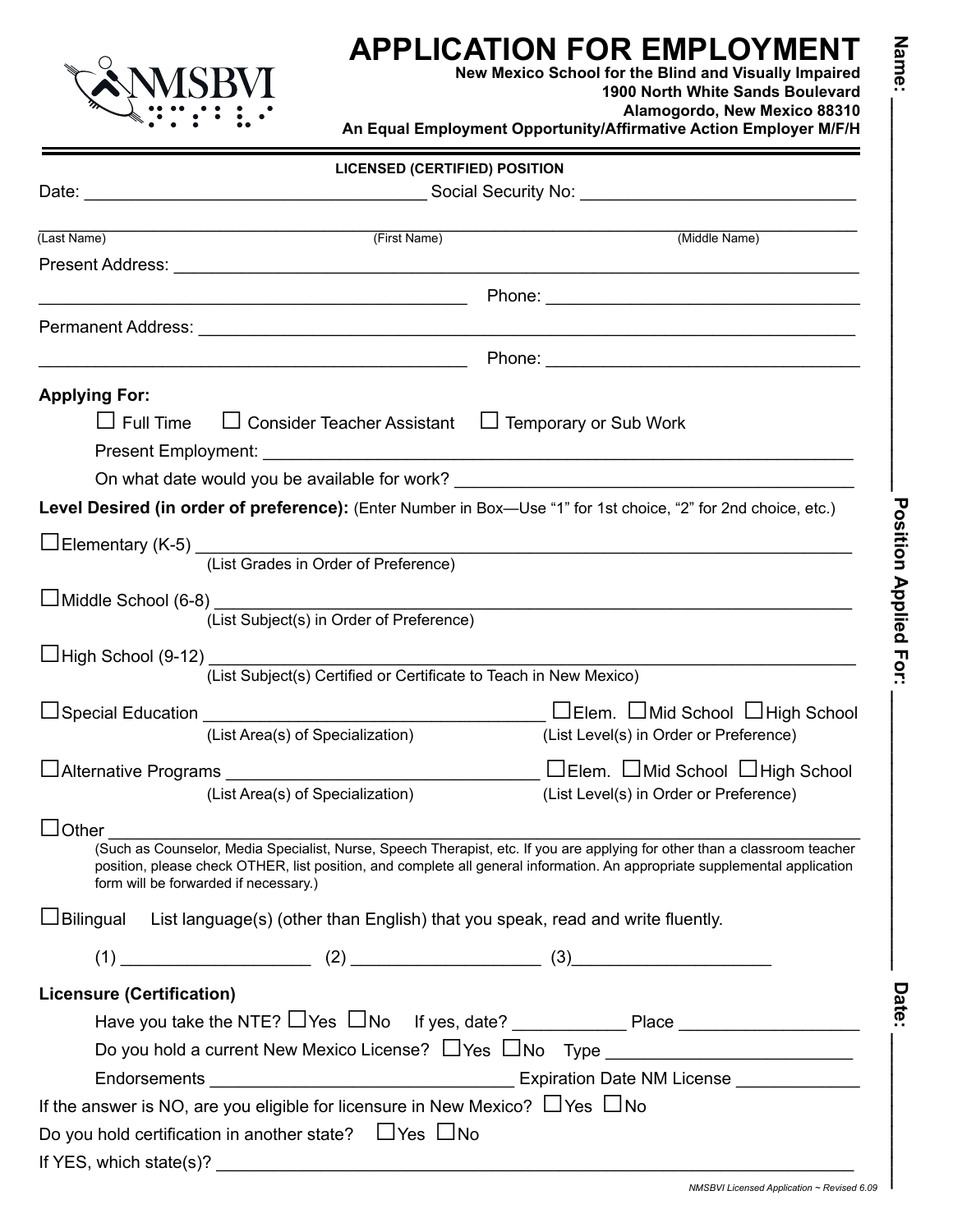## **Education**

| List Universities/Colleges (most recent first)<br>City, State, Zip                                                                     | <b>Graduated: Yes or No</b>                                                                                           | <b>Semester</b><br><b>Hours/Credits</b> | <b>Degree Earned</b>      |
|----------------------------------------------------------------------------------------------------------------------------------------|-----------------------------------------------------------------------------------------------------------------------|-----------------------------------------|---------------------------|
|                                                                                                                                        |                                                                                                                       |                                         |                           |
|                                                                                                                                        |                                                                                                                       |                                         |                           |
|                                                                                                                                        |                                                                                                                       |                                         |                           |
|                                                                                                                                        |                                                                                                                       |                                         |                           |
|                                                                                                                                        |                                                                                                                       |                                         |                           |
|                                                                                                                                        |                                                                                                                       |                                         |                           |
| <b>Major Field of Study</b>                                                                                                            |                                                                                                                       |                                         |                           |
| (Degrees) Bachelor's ___________________________________Master's __________________________Post Master's _____________________________ |                                                                                                                       |                                         |                           |
| Do you have other responsibilities that would interfere with your attending meetings and participations in school                      |                                                                                                                       |                                         |                           |
| activities or serving on the education and professional committees outside of school hours? ______________                             |                                                                                                                       |                                         |                           |
|                                                                                                                                        |                                                                                                                       |                                         |                           |
| Are there any problems or reasons which will prevent your accepting any school assignment for which you are                            |                                                                                                                       |                                         |                           |
|                                                                                                                                        |                                                                                                                       |                                         |                           |
|                                                                                                                                        |                                                                                                                       |                                         |                           |
|                                                                                                                                        |                                                                                                                       |                                         |                           |
|                                                                                                                                        |                                                                                                                       |                                         |                           |
|                                                                                                                                        |                                                                                                                       |                                         |                           |
| <b>School Activities</b>                                                                                                               |                                                                                                                       |                                         |                           |
| Double check $(\checkmark)$ the activities you can teach or direct in a school unit.                                                   |                                                                                                                       |                                         |                           |
| Single check $(\checkmark)$ the activities you can teach or direct in your own classroom.                                              |                                                                                                                       |                                         |                           |
| Art                                                                                                                                    | <b>Playground Activities</b>                                                                                          | Library                                 |                           |
| Crafts                                                                                                                                 | <b>Rhythmic Activities</b>                                                                                            |                                         | <b>School Publication</b> |
| <b>Vocal Music</b><br><b>Instrumental Music</b>                                                                                        | <b>Speech Correction</b><br><b>Dramatics</b>                                                                          | Yearbook                                | <b>School Publicity</b>   |
| Play Piano for Music Groups                                                                                                            | Orientation/Mobility                                                                                                  | <b>Braille</b>                          |                           |
|                                                                                                                                        |                                                                                                                       |                                         |                           |
| Other Activities (list)                                                                                                                | <u> 1980 - Johann Stoff, deutscher Stoff, der Stoff, der Stoff, der Stoff, der Stoff, der Stoff, der Stoff, der S</u> |                                         |                           |

Comment on your interest, qualifications and experience other than formal training that you have which would pertain to the job for which you are applying: \_\_\_\_\_\_\_\_\_\_\_\_\_\_\_\_\_\_\_\_\_\_\_\_\_\_\_\_\_\_\_\_\_

\_\_\_\_\_\_\_\_\_\_\_\_\_\_\_\_\_\_\_\_\_\_\_\_\_\_\_\_\_\_\_\_\_\_\_\_\_\_\_\_\_\_\_\_\_\_\_\_\_\_\_\_\_\_\_\_\_\_\_\_\_\_\_\_\_\_\_\_\_\_\_\_\_\_\_\_\_\_\_\_\_\_\_\_\_\_\_\_\_\_ \_\_\_\_\_\_\_\_\_\_\_\_\_\_\_\_\_\_\_\_\_\_\_\_\_\_\_\_\_\_\_\_\_\_\_\_\_\_\_\_\_\_\_\_\_\_\_\_\_\_\_\_\_\_\_\_\_\_\_\_\_\_\_\_\_\_\_\_\_\_\_\_\_\_\_\_\_\_\_\_\_\_\_\_\_\_\_\_\_\_\_\_\_\_\_\_\_\_\_\_\_\_\_\_\_\_\_\_ \_\_\_\_\_\_\_\_\_\_\_\_\_\_\_\_\_\_\_\_\_\_\_\_\_\_\_\_\_\_\_\_\_\_\_\_\_\_\_\_\_\_\_\_\_\_\_\_\_\_\_\_\_\_\_\_\_\_\_\_\_\_\_\_\_\_\_\_\_\_\_\_\_\_\_\_\_\_\_\_\_\_\_\_\_\_\_\_\_\_\_\_\_\_\_\_\_\_\_\_\_\_\_\_\_\_\_\_ \_\_\_\_\_\_\_\_\_\_\_\_\_\_\_\_\_\_\_\_\_\_\_\_\_\_\_\_\_\_\_\_\_\_\_\_\_\_\_\_\_\_\_\_\_\_\_\_\_\_\_\_\_\_\_\_\_\_\_\_\_\_\_\_\_\_\_\_\_\_\_\_\_\_\_\_\_\_\_\_\_\_\_\_\_\_\_\_\_\_ \_\_\_\_\_\_\_\_\_\_\_\_\_\_\_\_\_\_\_\_\_\_\_\_\_\_\_\_\_\_\_\_\_\_\_\_\_\_\_\_\_\_\_\_\_\_\_\_\_\_\_\_\_\_\_\_\_\_\_\_\_\_\_\_\_\_\_\_\_\_\_\_\_\_\_\_\_\_\_\_\_\_\_\_\_\_\_\_\_\_ \_\_\_\_\_\_\_\_\_\_\_\_\_\_\_\_\_\_\_\_\_\_\_\_\_\_\_\_\_\_\_\_\_\_\_\_\_\_\_\_\_\_\_\_\_\_\_\_\_\_\_\_\_\_\_\_\_\_\_\_\_\_\_\_\_\_\_\_\_\_\_\_\_\_\_\_\_\_\_\_\_\_\_\_\_\_\_\_\_\_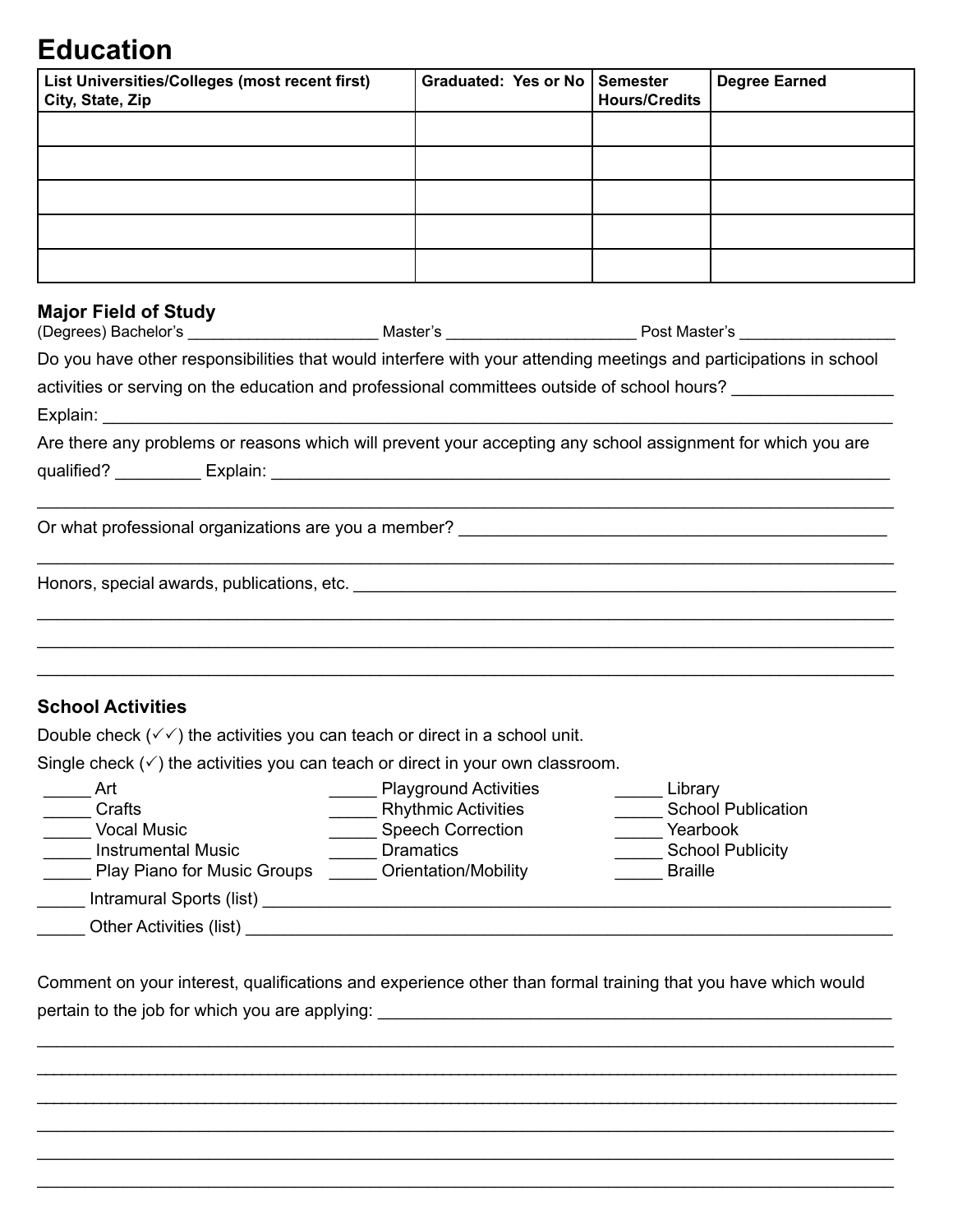# **Employment Experience**

|                    |                        |    | Start with your present or last job. List all schools where you have taught and or other professional work experience. |
|--------------------|------------------------|----|------------------------------------------------------------------------------------------------------------------------|
| Employer<br>Phone  | Dates Employed         |    | Subjects Taught or Positions Held                                                                                      |
|                    | From                   | To |                                                                                                                        |
| Address            |                        |    |                                                                                                                        |
| Job Title          | Salary                 |    |                                                                                                                        |
|                    | From                   | To |                                                                                                                        |
| Supervisor         |                        |    |                                                                                                                        |
| Reason for Leaving | # of Contract<br>Days: |    |                                                                                                                        |
| Employer<br>Phone  | Dates Employed         |    | Subjects Taught or Positions Held                                                                                      |
|                    | From                   | To |                                                                                                                        |
| Address            |                        |    |                                                                                                                        |
| Job Title          | Salary                 |    |                                                                                                                        |
|                    | From                   | To |                                                                                                                        |
| Supervisor         |                        |    |                                                                                                                        |
| Reason for Leaving | # of Contract<br>Days: |    |                                                                                                                        |
| Employer<br>Phone  | Dates Employed         |    | Subjects Taught or Positions Held                                                                                      |
|                    | From                   | To |                                                                                                                        |
| Address            |                        |    |                                                                                                                        |
| Job Title          | Salary                 |    |                                                                                                                        |
|                    | From                   | To |                                                                                                                        |
| Supervisor         |                        |    |                                                                                                                        |
| Reason for Leaving | # of Contract<br>Days: |    |                                                                                                                        |
| Employer<br>Phone  | Dates Employed         |    | Subjects Taught or Positions Held                                                                                      |
|                    | From                   | To |                                                                                                                        |
| Address            |                        |    |                                                                                                                        |
| Job Title          | Salary                 |    |                                                                                                                        |
|                    | From                   | To |                                                                                                                        |
| Supervisor         |                        |    |                                                                                                                        |
| Reason for Leaving | # of Contract<br>Days: |    |                                                                                                                        |

If you need additional space, please continue on a separate sheet of paper.

**Special Skills and/or Licenses** (Summarize special skills and/or licenses you have acquired.)

\_\_\_\_\_\_\_\_\_\_\_\_\_\_\_\_\_\_\_\_\_\_\_\_\_\_\_\_\_\_\_\_\_\_\_\_\_\_\_\_\_\_\_\_\_\_\_\_\_\_\_\_\_\_\_\_\_\_\_\_\_\_\_\_\_\_\_\_\_\_\_\_\_\_\_\_\_\_\_\_\_\_\_\_\_\_\_\_\_\_\_\_ \_\_\_\_\_\_\_\_\_\_\_\_\_\_\_\_\_\_\_\_\_\_\_\_\_\_\_\_\_\_\_\_\_\_\_\_\_\_\_\_\_\_\_\_\_\_\_\_\_\_\_\_\_\_\_\_\_\_\_\_\_\_\_\_\_\_\_\_\_\_\_\_\_\_\_\_\_\_\_\_\_\_\_\_\_\_\_\_\_\_\_\_ \_\_\_\_\_\_\_\_\_\_\_\_\_\_\_\_\_\_\_\_\_\_\_\_\_\_\_\_\_\_\_\_\_\_\_\_\_\_\_\_\_\_\_\_\_\_\_\_\_\_\_\_\_\_\_\_\_\_\_\_\_\_\_\_\_\_\_\_\_\_\_\_\_\_\_\_\_\_\_\_\_\_\_\_\_\_\_\_\_\_\_\_\_\_\_ \_\_\_\_\_\_\_\_\_\_\_\_\_\_\_\_\_\_\_\_\_\_\_\_\_\_\_\_\_\_\_\_\_\_\_\_\_\_\_\_\_\_\_\_\_\_\_\_\_\_\_\_\_\_\_\_\_\_\_\_\_\_\_\_\_\_\_\_\_\_\_\_\_\_\_\_\_\_\_\_\_\_\_\_\_\_\_\_\_\_\_\_\_\_\_